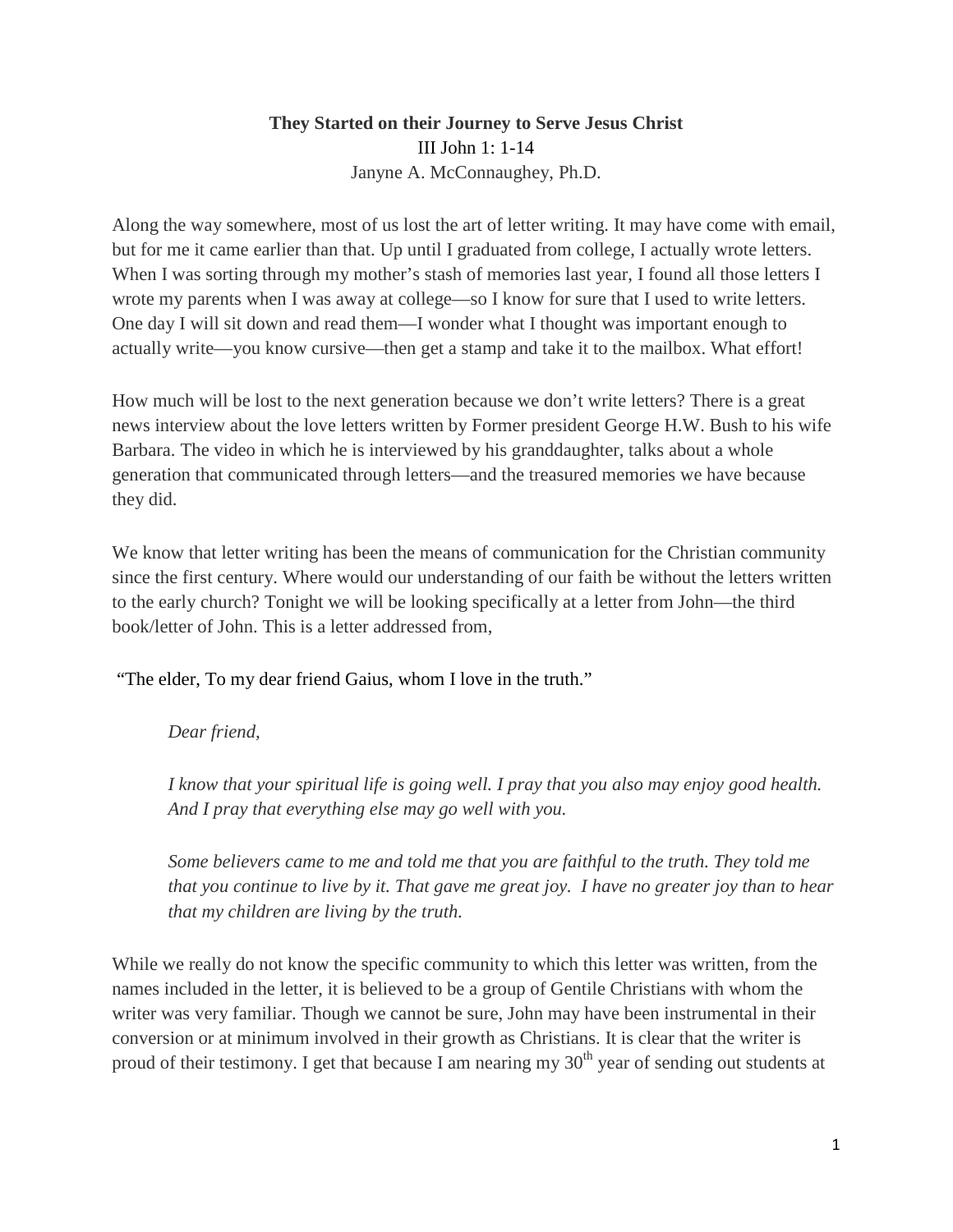college graduations. Until Facebook, I really did not know what many of those students were doing. I could hope and pray that, like John, I could say,

*"Some believers came to me and told me that you are faithful to the truth. They told me that you continue to live by it. That gave me great joy. I have no greater joy than to hear that my children are living by the truth."* 

For many of my former students, I no longer wonder about this. They are all over this country and around the world. "They started on their journey to serve Jesus Christ" and they are still at it. They do give me great joy when I see that they are teaching, sharing the Gospel, building churches, and leading others to Christ. I especially rejoice when they share that one of their own children comes to Jesus.

Let us continue on in John's letter to Gaius:

*Dear friend, you are faithful in what you are doing for the believers. You are faithful even though they are strangers to you. They have told the church about your love. Please help them by sending them on their way in a manner that honors God. They started on their journey to serve Jesus Christ. They didn't receive any help from those who aren't believers. So we should welcome people like them. We should work together with them for the truth*.

Just like those who provided for strangers in John's letter, my former students have had others provide for them. That is how it should happen. We, as God's instruments, should send you, and you should go out to serve Jesus Christ, and Christians in those places where you go to serve should provide and care for you. It is totally biblical.

But, just because it is biblical, just because it is right, just because it is just, doesn't mean that it will turn out that way. Just like life can take a bad turn, so does John's letter...

*We ought therefore to show hospitality to such men so that we may work together for the truth. I wrote to the church, but Diotrephes, who loves to be first, will have nothing to do with us. So if I come, I will call attention to what he is doing, gossiping maliciously about us. Not satisfied with that, he refuses to welcome the brothers. He also stops those who want to do so and puts them out of the church.* 

Third John was written around 90 AD, and there had been adequate time for a church structure more similar to what we know as the traditional church to develop. "Outsiders" had arrived at the church to share in the work, but instead of being welcomed with hospitality, they were turned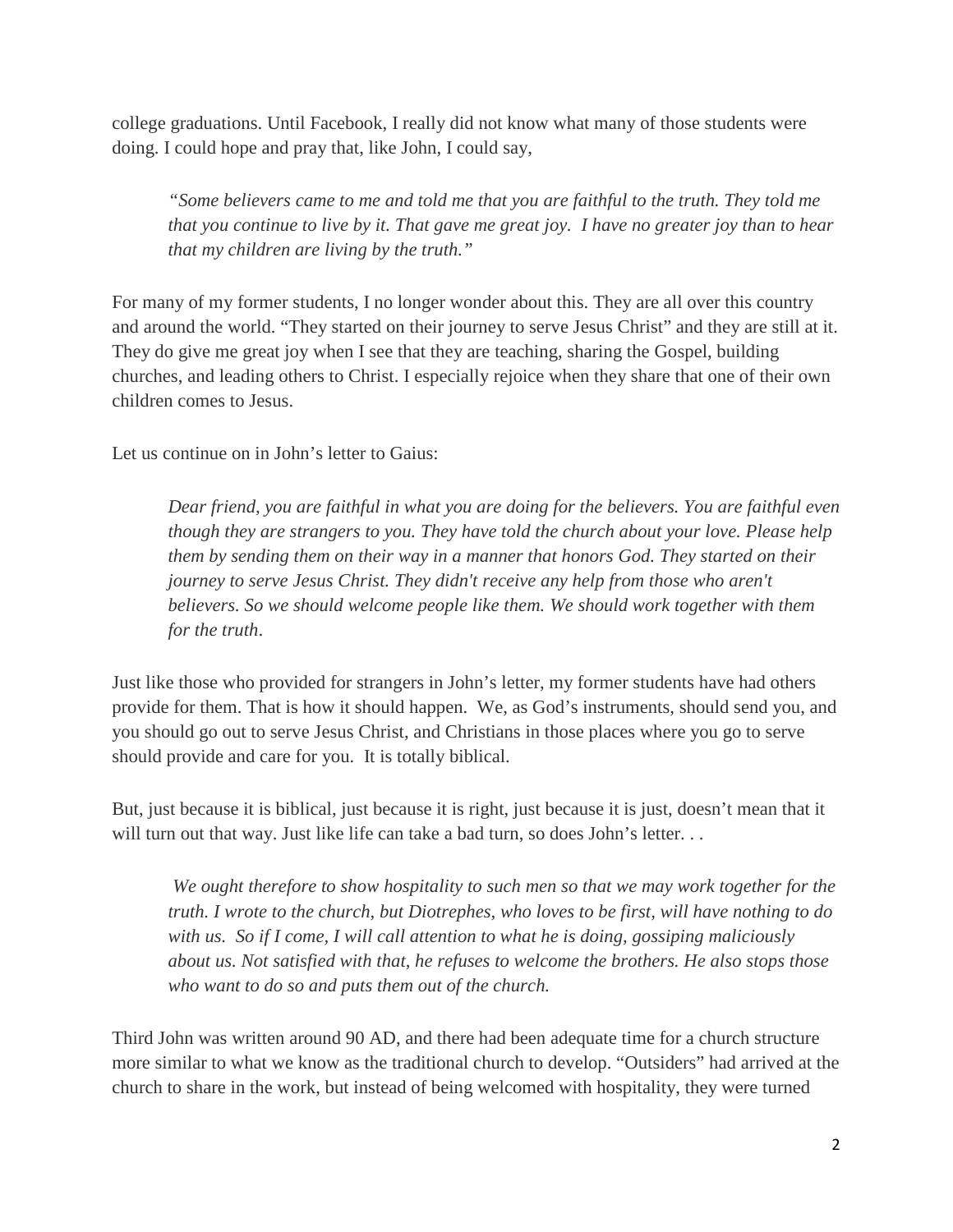away—and anyone who tried to provide hospitality was removed from the church. There is speculation about the reason this happened, but I am glad it is not stated specifically because it can happen anywhere for a number of reasons. The picture these verses describe is one which many of us have experienced—not everyone in the church lives a life that is pleasing to God.

## What Should Happen:

- Hospitality shown to all
- All work together for the truth

## What Can Happen Instead:

- Someone wants to be first
- Godly counsel is ignored
- Malicious gossip occurs
- Hospitality is not offered
- Others are prevented from offering hospitality
- Good people are driven from the church

For twenty years, I sent mostly traditional age students at graduation. For the past nine years, I have sent mostly adult students—some very adult. . . Adults are less apt to believe that the church is perfect, but you are not immune to hurt.

So, if it is a journey to serve Christ, and we can be quite certain that it will not be a perfect journey, what is the packing list? What is it that you need as you continue on your journey to serve Jesus Christ? What did the John say in this letter to answer that question?

*Dear friend, do not imitate what is evil but what is good. Anyone who does what is good is from God. Anyone who does what is evil has not seen God. Demetrius is well spoken of by everyone--and even by the truth itself. We also speak well of him, and you know that our testimony is true. I have much to write you, but I do not want to do so with pen and ink. I hope to see you soon, and we will talk face to face. Peace to you. The friends here send their greetings. Greet the friends there by name.*

What are the instructions in this section of the letter?

- 1. Do good and resist those who would draw you into the dissention
	- *a. Dear friend, do not imitate what is evil but what is good.*
	- b. Leaders emerge in all situations where people gather. If you watched the television series *Lost*, it is a picture of this. In every situation there will be leaders and followers.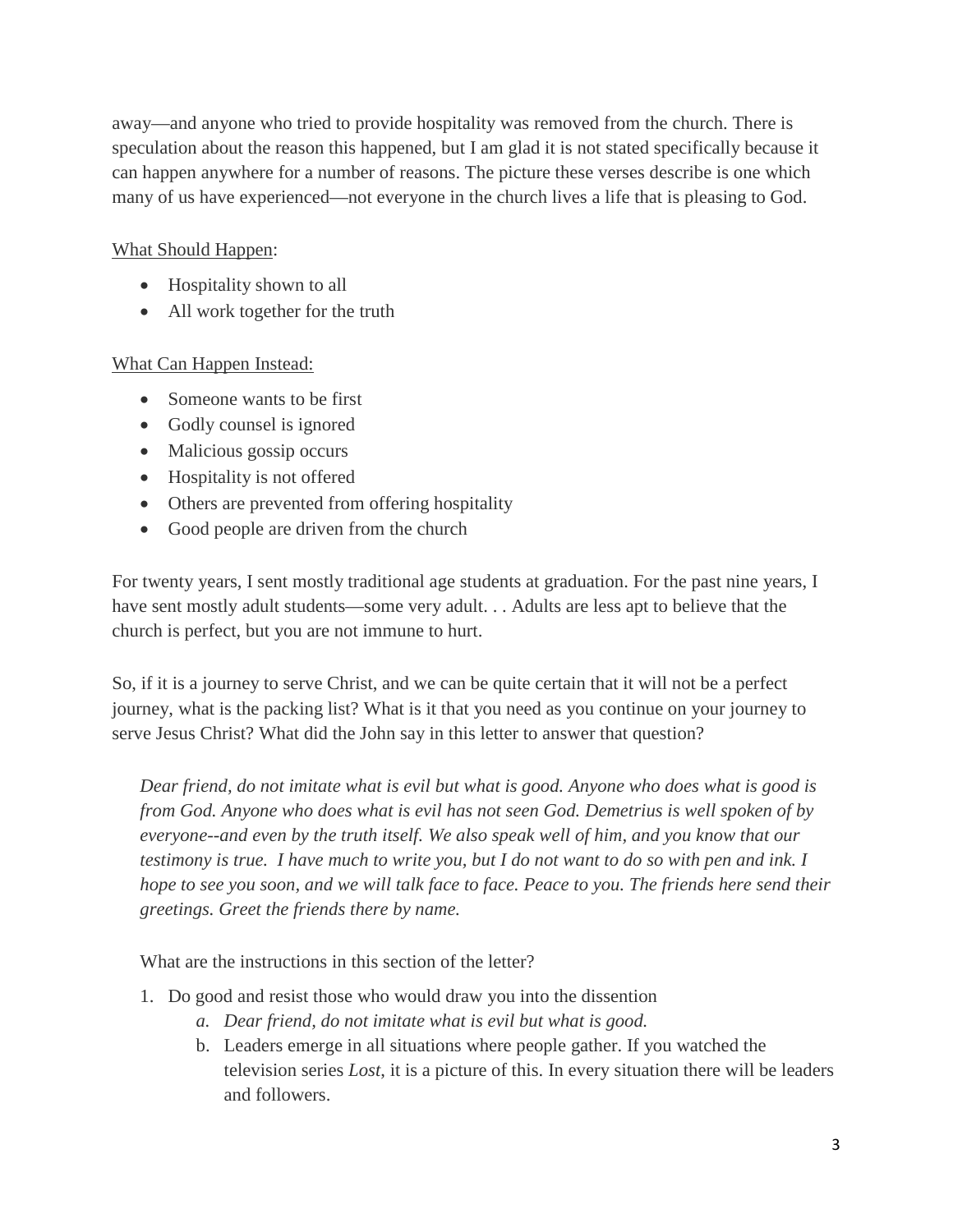- c. Everyone is both a leader and a follower; it just depends on the situation.
- d. John is saying, in this situation, those of you who are following—choose to follow good, not evil.
- e. The problem is that sometimes evil can be disguised as good. Going back to the *Lost* series—you were never quite sure who was the good guy and who was the bad guy. Have you ever been convinced by someone to do something that they convinced you was right, only to realize in hindsight that it was not so? How do you make wise choices in whom to follow?
- f. John points to the dividing line—it is truth. Not the world's truth which is ever changing, but God's truth which is always the same. We must be sure that we are following those who love, respect, and honor the truth. That is not easy to do, but Jesus said, "I am the way, the truth, and the life" so maybe the phrase that has become somewhat commonplace is right, "What would Jesus do?" As simple as that is, our actions are often motivated by many factors completely alien to what Jesus would choose to do (or who to follow) in the same situation.
- g. Matthew Henry sums up the problem:

"Both the heart and mouth must be watched. The temper and spirit of Diotrephes was full of pride and ambition. It is bad not to do good ourselves; but it is worse to hinder those who would do good . . . Evil-workers vainly pretend or boast acquaintance with God. Let us **not** follow that which is proud, selfish, and of bad design, though the example may be given by persons of rank and power; but let us be followers of God, and walk in love, after the example of our Lord."

- h. Remember, just because someone is a leader doesn't mean they are right, but in respect to their position it is crucial to understand their motivation and intent- then respond in ways that do not diminish your own spiritual walk and personal character. It is not so much about what they do—it is about what you do. How will those who are under your leadership (students, church members, children, etc.) perceive your actions?
- 2. Do that which you know to be of God to the best of your ability
	- *a. Anyone who does what is good is from God. Anyone who does what is evil has not seen God.*
	- b. It is possible to be completely convinced about your "rightness" and not be righteous.
	- c. It is also possible to work very, very hard, but totally miss the point.
	- d. Why are you there? What is God's purpose? So much of what we muddle in every day has little to do with God's purpose—unless we consciously consider the longterm eternal consequences. This is not an easy task when we are lost in the mundane minutia of life!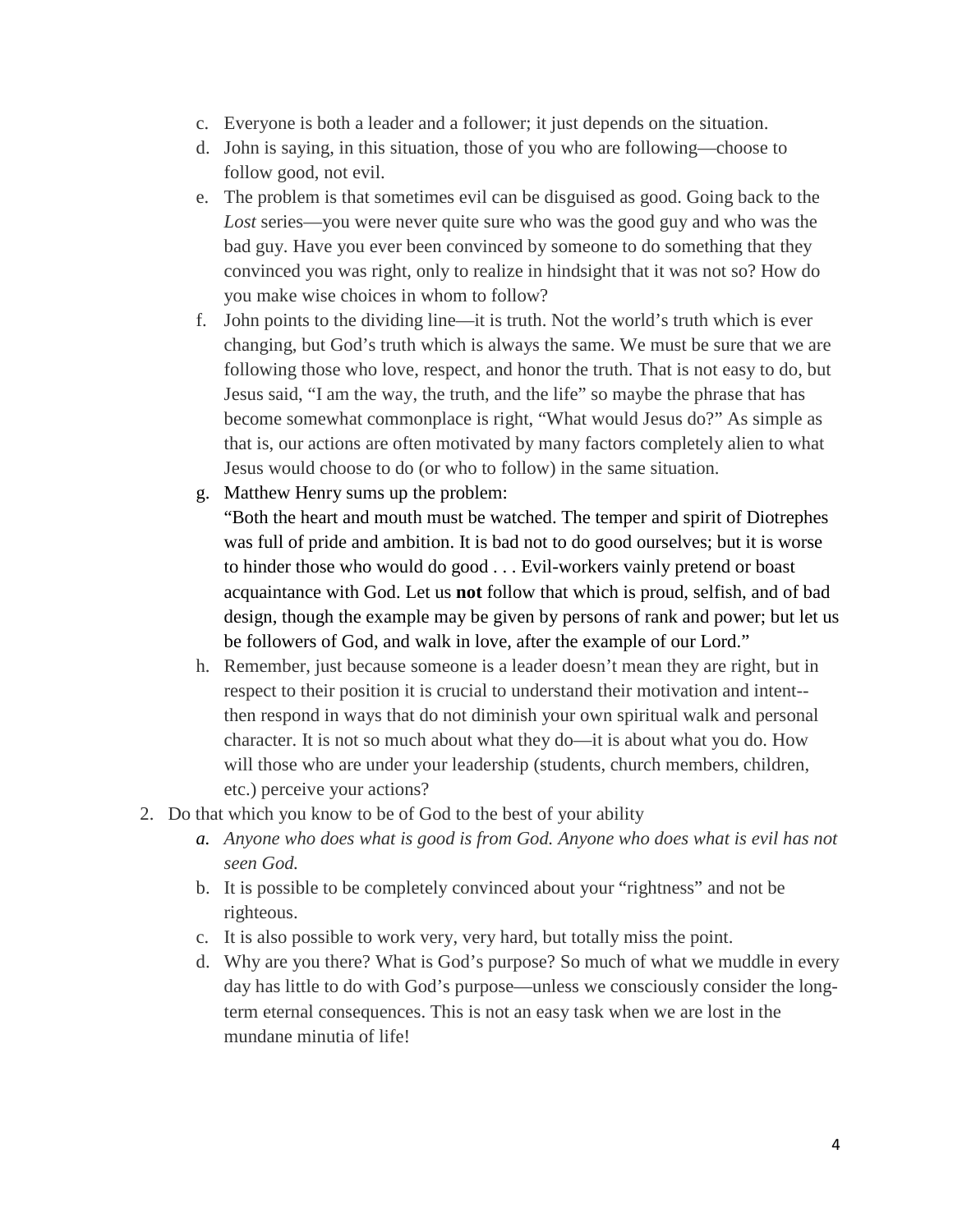- e. As Christians, everything we do in life has an eternal purpose. We can't allow ourselves to be swayed by a worldview which does not include a godly eternal purpose. We must "do all for the glory of God".
- 3. Value and keep your good name
	- *a. Demetrius is well spoken of by everyone--and even by the truth itself. We also speak well of him, and you know that our testimony is true.*
	- b. Matthew Henry says, "A name in the gospel, or a good report in the churches, is better than worldly honour."
	- c. Consider that you are writing your reference letter with your life. Every few months I receive a request for a reference letter. Someone is looking for a job, or trying to get into a graduate program and they want me to say good things about them. I have a file of these in my computer and there are three templates:
		- i. Superior,
		- ii. Areas of strength and then potential,
		- iii. Something positive and then the need for mentoring.
	- d. Which character template are you choosing? Demetrius chose the first one—he was "well spoken of by everyone—and even by the truth itself". Now that is a reference letter!
	- e. Can you maintain that in difficult situations? It depends on the first two points who will you follow, and will you do that which you know to be of God to the best of your ability?
- 4. Keep a support group and find a mentor
	- *a. I have much to write you, but I do not want to do so with pen and ink. I hope to see you soon, and we will talk face to face. Peace to you. The friends here send their greetings.*
	- b. You need long distance friends who understand ministry and will provide a sounding board—hopefully you are gathering those now, but you also need a face-to-face mentor. If you are accepting a job or ministry position, think about whether the person hiring you is going to be a mentor. (If they continually check their watch while you are sharing your call or vision that is not a good sign.)
	- c. Mentoring follows the same pattern as leadership. You will mentor and you need to be mentored—it doesn't matter your age! When you are the top leader, it may change to an accountability partner, but that heart-to-heart communication with someone who will ask the tough questions is essential.

It is all there, right there in the one chapter book of Third John. Recently my grandson discovered that the book of James was missing in the Bible we bought him. Third John could be missing without our knowledge for some time! It is only fourteen verses—the second shortest book in the Bible. Yet, John shares with us the reality of good and evil even within the church —